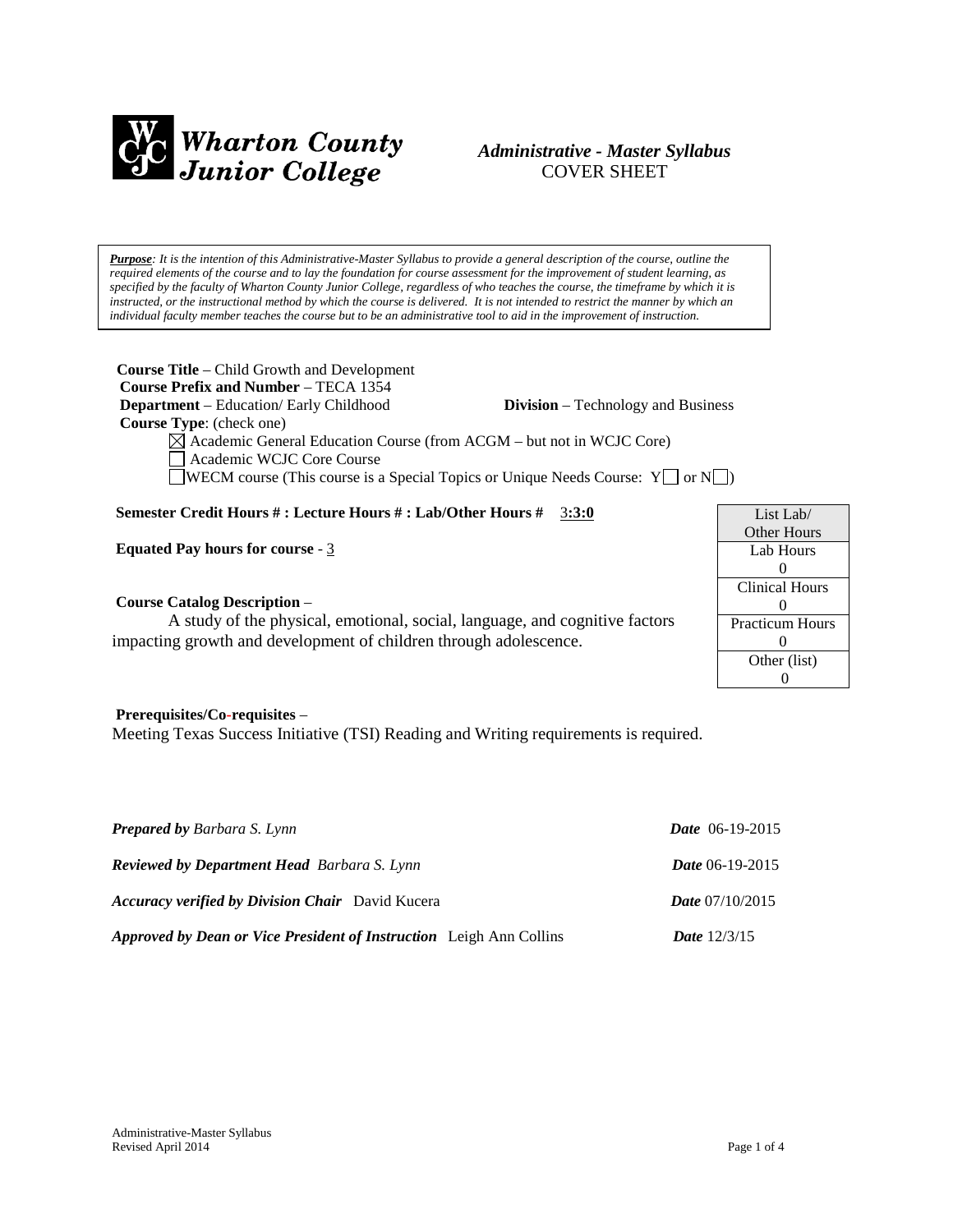

**I. Topical Outline** – Each offering of this course must include the following topics (be sure to include information regarding lab, practicum, clinical or other non-lecture instruction):

- I. Summarize principles of growth and development (from the prenatal period to age 18 years)
- Explain the principles of growth and development.
- Analyze the various influences or factors that may influence all domains of development (such as prenatal health care, culture, historical influences, stress, family life, nutritional issues, etc.).
- Investigate the integrated relationship between physical, cognitive and socio-emotional development.
- Describe how current research impacts one's understanding of growth and development.
	- II. Summarize developmental stages in various domains (from the prenatal period through age 18 years)
- Explain the process of development from conception through birth and explore the various stages of prenatal development.
- Investigate potential prenatal risks and concerns and discuss practices that tend to ensure the birth of a healthy infant.
- Describe/discuss physical development from conception through adolescence.
- Describe/discuss cognitive development from conception through adolescence.
- Describe/discuss social-emotional development from birth through adolescence.

III. Discuss theories of development:

- Explain the purpose of child development study and research (birth-age 18 years)
- Compare and contrast theories of child and adolescent development (in all domains-physical, cognitive, language, and social-emotional).
- Analyze theoretical approaches, research, and theorists.
- Describe the nature vs. nurture debate and the interaction between these two variables

IV. Discuss the impact of developmental processes on parenting and educational practices.

• Describe a developmentally appropriate environment for all developmental stages, focusing on creating environments that are physically and emotionally safe for each age; discuss the prevention of child abuse in all its forms (neglect, physical abuse, psychological abuse, and sexual abuse)

• Explain developmentally appropriate practice (appropriate for the age/stage, individual differences, and culture of the child or adolescent).

- V. Discuss types and techniques of observation.
- Analyze types of observation techniques.
- Describe ethical issues in observation and assessment of children.

VI. Explain the importance of play.

- Discuss the developmental significance of play.
- Describe the various models and stages of play.

VII. Demonstrate skills in practical application of developmental principles and theories, observation techniques, and recognition of growth and developmental patterns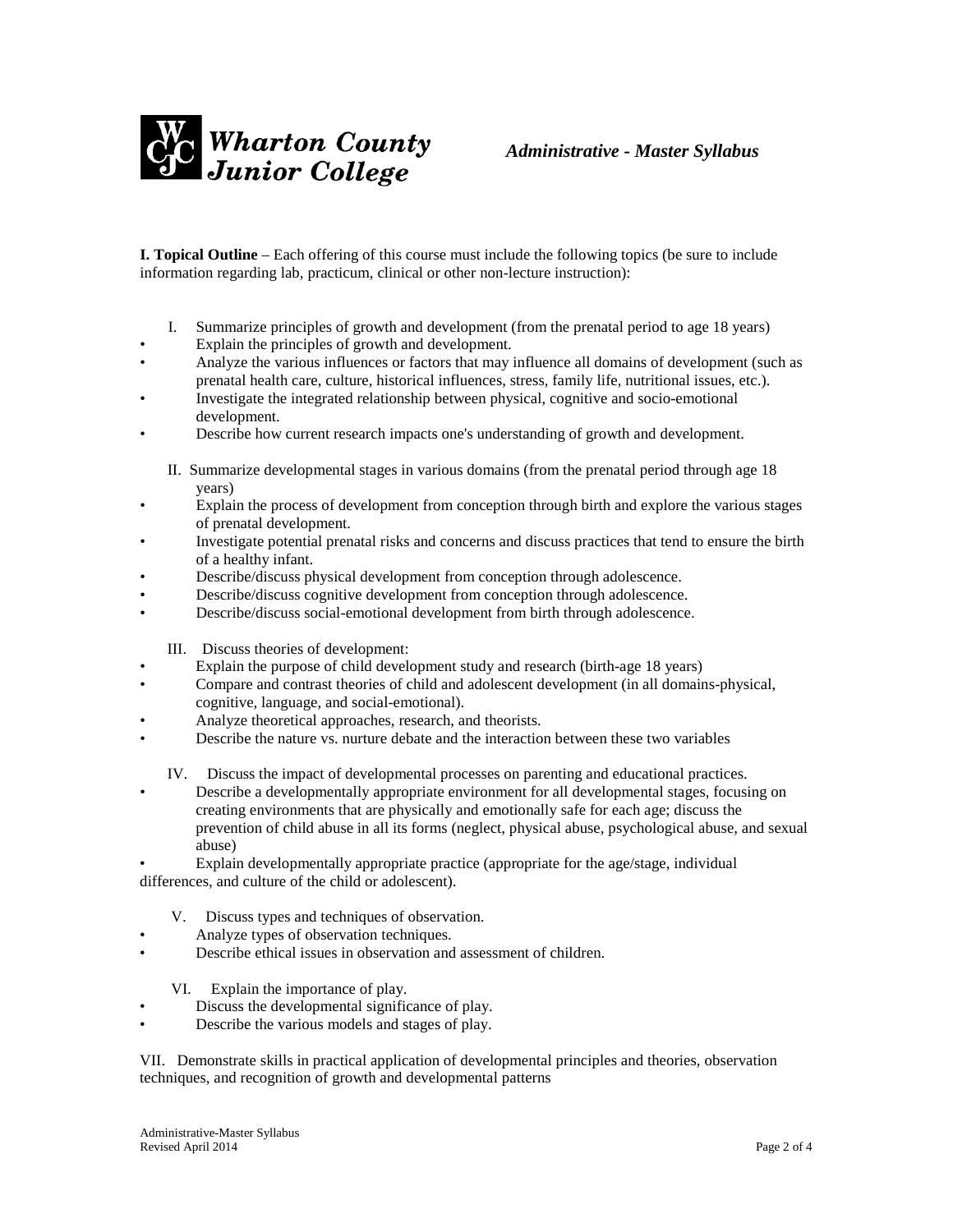National Association for the Education of Young Children Standards measured in this course:

- 1. Promoting child development and learning<br>2. Building family and community relationship
- 2. Building family and community relationships
- 3. Observing, documenting, and assessing<br>4. Using developmentally appropriate appr
- 4. Using developmentally appropriate approaches to connect with children and families 5. Using content knowledge to build meaningful curriculum
- Using content knowledge to build meaningful curriculum
- 6. Becoming a professional

## **II. Course Learning Outcomes**

| <b>Learning Outcomes</b>                                                                                                                                                                                                                                                                                                                                                                                                                                                                                                                                                                                                                                                                                                                                                                                                                                                                                                                                                                                                                                                                                   | <b>Methods of Assessment</b>                                                                                                                                                                                                                                                                                                                                                                                                                                                                                                                                                                                                                                                                                                                                                                                                                                                                                                                                                                                                                                                                                                                                                                                                                                                                                       |
|------------------------------------------------------------------------------------------------------------------------------------------------------------------------------------------------------------------------------------------------------------------------------------------------------------------------------------------------------------------------------------------------------------------------------------------------------------------------------------------------------------------------------------------------------------------------------------------------------------------------------------------------------------------------------------------------------------------------------------------------------------------------------------------------------------------------------------------------------------------------------------------------------------------------------------------------------------------------------------------------------------------------------------------------------------------------------------------------------------|--------------------------------------------------------------------------------------------------------------------------------------------------------------------------------------------------------------------------------------------------------------------------------------------------------------------------------------------------------------------------------------------------------------------------------------------------------------------------------------------------------------------------------------------------------------------------------------------------------------------------------------------------------------------------------------------------------------------------------------------------------------------------------------------------------------------------------------------------------------------------------------------------------------------------------------------------------------------------------------------------------------------------------------------------------------------------------------------------------------------------------------------------------------------------------------------------------------------------------------------------------------------------------------------------------------------|
| Upon successful completion of this course,                                                                                                                                                                                                                                                                                                                                                                                                                                                                                                                                                                                                                                                                                                                                                                                                                                                                                                                                                                                                                                                                 |                                                                                                                                                                                                                                                                                                                                                                                                                                                                                                                                                                                                                                                                                                                                                                                                                                                                                                                                                                                                                                                                                                                                                                                                                                                                                                                    |
| students will:                                                                                                                                                                                                                                                                                                                                                                                                                                                                                                                                                                                                                                                                                                                                                                                                                                                                                                                                                                                                                                                                                             |                                                                                                                                                                                                                                                                                                                                                                                                                                                                                                                                                                                                                                                                                                                                                                                                                                                                                                                                                                                                                                                                                                                                                                                                                                                                                                                    |
| 1. Summarize principles of growth and<br>development.<br>2. Identify typical stages of cognitive, social,<br>physical, language, and emotional<br>development and will identify milestones for<br>each domain across the stages.<br>3. Compare, contrast and apply theories of<br>development in practice.<br>4. Discuss the impact of developmental<br>processes on educational practices.<br>5. Identify the stages of play development (i.e.<br>from solitary to cooperative) and describe the<br>important role of play in young children's<br>learning and development.<br>6. Demonstrate skills in practical application<br>of developmental principles and theories,<br>observation techniques, assessment, and<br>recognition of growth and development<br>patterns<br>7. Students will explain why certain practices<br>are called "developmentally appropriate"<br>according to developmental timetables and<br>developmental theories.<br>8. Students will describe the symptoms of<br>child abuse and neglect and discuss ways to<br>support families who are at risk for abusive<br>behavior. | $1, 2, 4, 6, and 7$ . Students will submit a<br>portfolio of written assignments including the<br>following:<br>a) one review of a scholarly journal article<br>with an advocacy letter written to an elected<br>or appointed official on the selected issue,<br>b) one 30-minute running record observation<br>of an infant or child,<br>c) 5 developmentally appropriate activities,<br>d) a clinical interview of a child using the<br>Piagetian tasks,<br>e) and a timeline of personal development,<br>documenting a 5-year time span of the<br>student's own life (0-18 years).<br>This project will be graded according to a<br>departmental rubric with the student achieving<br>a minimum grade of 70 and is Key<br>Assessment 4 to measure NAEYC standards.<br>$1, 2, 3, 4, 5, 6, 7, and 8.$ Three major tests<br>(one of which is the comprehensive<br>departmental final) and any other quizzes or<br>tests deemed necessary by the instructor<br>(minimum grade of 70 demonstrates mastery).<br>1., 4., 7, and 8. Students will participate in<br>small group discussions on topics applicable<br>to parenting practices, child care, and the<br>education of children ages 0-18 years and will<br>submit 5 developmentally appropriate<br>activities for a selected age group in their<br>portfolio. |

## **II. Required Text(s), Optional Text(s) and/or Materials to be Supplied by Student.**